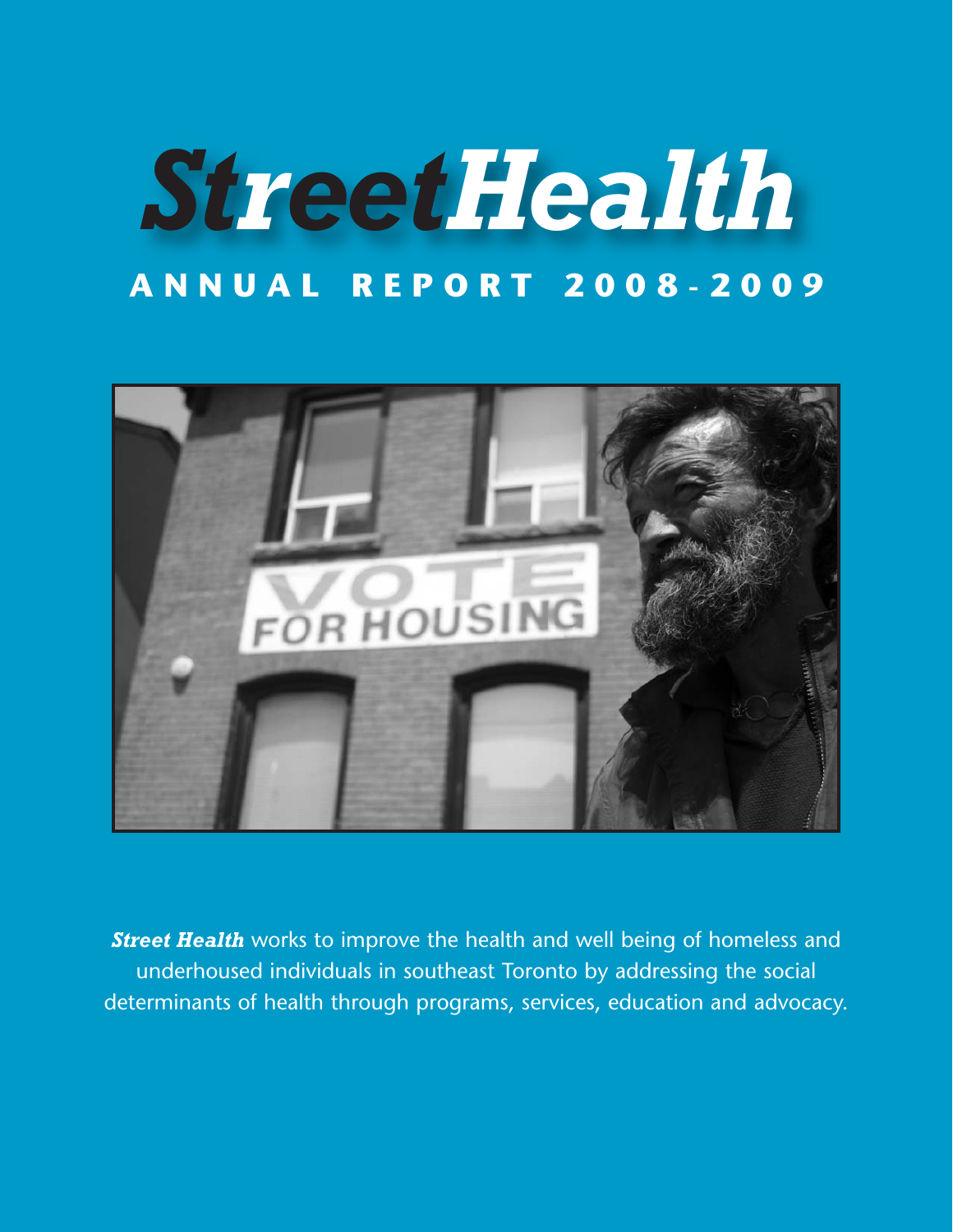## *A Message from the Board Chair*

The second half of 2008 will be remembered around the world as the beginning of the "Financial Crisis". Financial markets underwent one of their regular down-turns, but

this one had a much greater impact than usual. Governments responded very actively – and are generating significant new government deficits. And more working families than usual are affected by job losses. We are anticipating that 2009-2010 will mark an unprecedented number of people coming through our doors for the first time. It is now more important than ever to provide support to the homeless community of Toronto.

Over the six years of my being on the Street Health Board, we have continually adapted and are doing so again this year. Changes in our services for 2009 are closely aligned with Ontario's current health care strategies. Effective collaboration with other social service providers has been, and continues to be, a hallmark of Street Health.



Michael Treuman Board Chair

On behalf of the Board of Directors, I would like to thank all those who continue to make Street Health relevant, important and effective for the population we serve. The attitude, talent and energy of the staff is truly inspiring. The resources of our volunteers and donors are fundamental to our on-going success. Thanks you so much for all you do.

Michael Treuman

## *A Message from the Executive Director*

Positive change is a constant at Street Health – and this past year was no exception. In the natural evolution of funding cycles, as well as program development, our Hepatitis C Support Project fortunately found a permanent home at a partnering agency,

while newer programs, Safer Stroll and Crack Users Projects, have also proven their effectiveness and importance in the community. We look to the future and welcome a new and innovative project funded by the Toronto Central Local Health Integration Network; a project that will provide crisis intervention to seniors with addiction and mental health issues.

This past year also saw the evolution of the ground-breaking homelessness research, the Street Health Report 2007. From the rich data gathered for the report four Research Bulletins were published, expanding on significant themes related to the health of homeless people.



Laura Cowan Executive Director

Each year the work of our employees plays a significant role in the lives of hundreds of homeless people in Toronto, and 2008-2009 was no exception. For this I would like to thank the staff for their determination and hard work. I would also like to thank the members of the Board of Directors for volunteering their time and effort to ensuring good governance and for providing the vision for the organization.

Together, staff and Board have fostered Street Health's roots as a unique endeavour dedicated to easing the suffering of those who are homeless through short and longterm solutions. I would also like to thank our volunteers and donors for supporting our efforts through the generous giving of their personal and financial resources.

Laus (sur



Michael Treuman Chair

Sharolee Gabriel Vice Chair

Adam Borovilos Treasurer

Jim Meeks Community Liaison

Samuel Awe Dennis Chow Karen Cormack Jill Evans Scott Goodman Elenor Lester Mel Starkman



Executive Director Laura Cowan Administrative Coordinator Jane Mountain

Development & Fundraising Manager Amanda Robertson

Human Resources

Shelly Watkin

Nursing Program Andrea Hanlan Beth Pelton Allana Sullivan Jean-Claude Tansia

Community Mental Health Program Fiona Husband Danielle Koyama Wangari Muriuki Paula Tookey

Harm Reduction + Hep C Support Wendy Babcock Zoe Dodd John MacDonald Mary Kay MacVicar Russ McKim

Research Erika Khandor Kate Mason

PAID ID Program Gaetan Heroux

Access ID Program + ID Safe Linda Hazard Lennox Holdford Myra Piercey

Health Promotion Beric German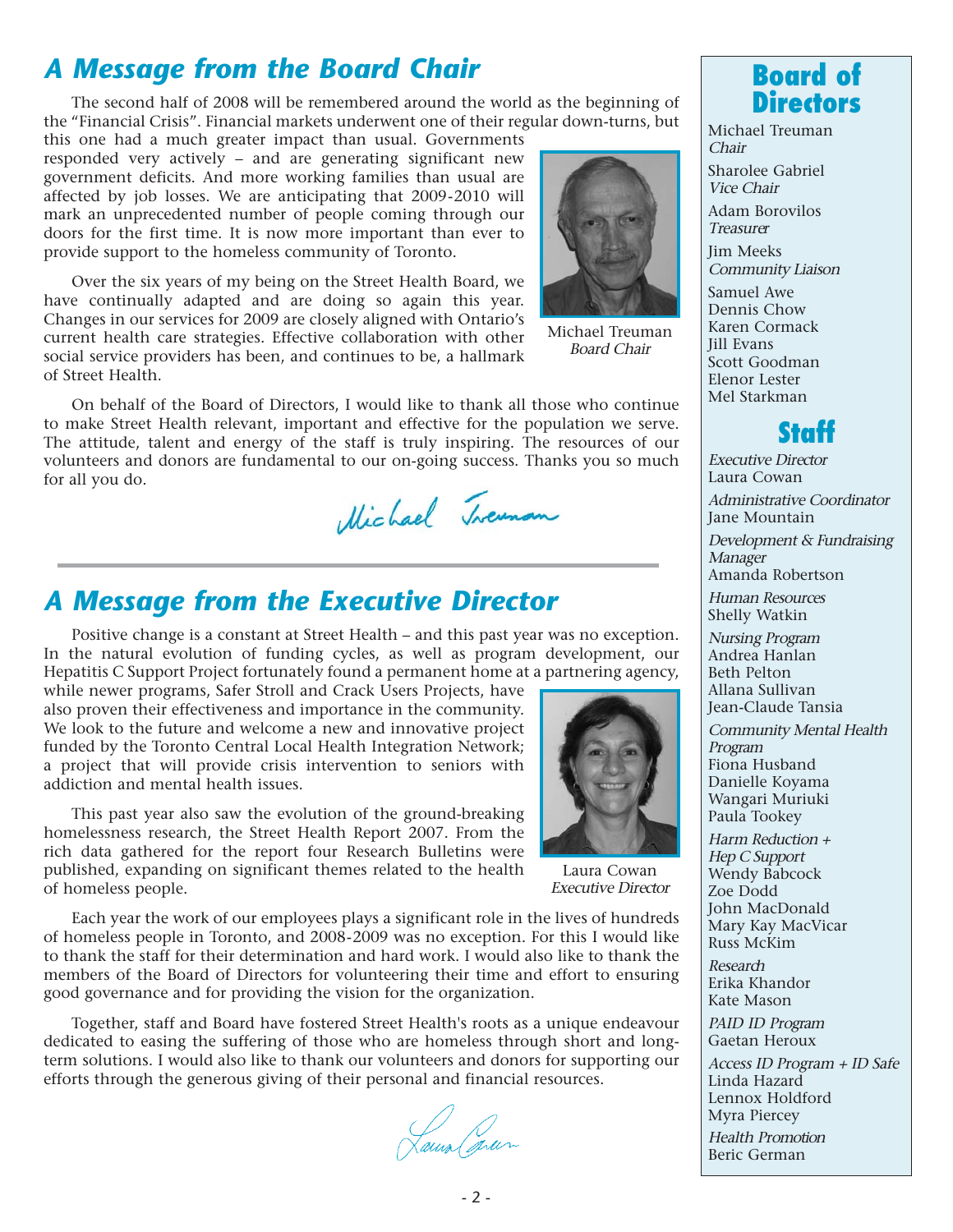## **OUR PROGRAMS & SERVICES**

#### Nursing Program

Staff nurses work with volunteer RNs and NPs to operate scheduled clinics in drop in centres and shelters. In addition, nursing outreach is designed to locate people living on the street who generally avoid mainstream services. The nurses advocate for clients on an individual basis and challenge systemic barriers which prevent every person's right to appropriate, accessible and timely health care despite their individual circumstances. Mentoring of nursing and medical students and providing educational sessions for community groups and schools are important components of our program.

#### Community Mental Health Program

Street Health's community mental health program provides support for people who are homeless or under-housed and experiencing mental health issues. The Community Mental Health Workers assist people in trying to access basic needs such as shelter and housing, income, health care, and ID, which are fundamental determinants of health. Other support includes crisis intervention, outreach, informal counselling, and legal support as well as facilitating access to other community resources. The program also focuses on advocating for individual clients as well as addressing systemically on issues of poverty, homelessness, and human rights.

#### Harm Reduction Program

The street outreach team provides clients with referrals and

peer support related to the harms associated with substance use. The program includes<br>needle distribution.  $\check{\phantom{\phi}}$  distribution, safer crack kit distribution, street outreach service, and support for sex workers. This year, Street Health partnered with the<br>Sherbourne Health Sherbourne Centre Health Bus to offer early morning services and health care to sex workers.



Street Health clients wait for their turn to see the nurse outside the drop-in at Dundas and Sherbourne.

#### Hepatitis C Support & Education

Nearly one quarter of homeless people in Toronto have Hepatitis C and face major barriers to health care (Street Health Report 2007). Street Health provides support, referrals, and prevention education for clients who have Hepatitis C. Street Health recently partnered with Regent Park and South Riverdale Community Health Centres to provide access to treatment for street involved people with Hepatitis C. The project offers peer support as well as access to an interdisciplinary team of health care providers.

#### The Crack Users Project (CUP)

The Crack Users Project continues to be the Toronto's only program aimed at reducing the harms associated with the use of crack cocaine. The project in partnership with Regent Park Community Health Centre includes three weekly drop-ins, a health-care clinic with a Nurse Practitioner, housing help, a Community Support Worker, and peer training opportunities. In 2009, the CUP Project has been invited to present at several national and international conferences. Many organizations are using CUP as a model for their own programs. Graduates from the CUP outreach training program conduct street outreach with their peers and share what they have learned about safer drug use practices and strategies.

#### I.D. Replacement – Access to Health Cards for the **Homeless**

In 2007, 28% of homeless people in Toronto were refused health care because they did not have a health card (Street Health Report 2007). Street Health's Access to Health Cards program was established to assist homeless people with the onerous task of applying for health cards and the other personal identification they need to access health and socials services. Last year, the Access to Health Cards program completed over 4,000 applications for ID, an average of about 335 per month.

#### Partners for Access and Identification (PAID)

Street Health is a lead agency in the PAID Project along with Neighbourhood Link, which runs identification replacement

clinics across Toronto. Outreach workers help homeless people obtain identification such as birth certificates, landed papers, health cards, and Social Insurance cards. The PAID project also connects people to other services such as primary health care facilities, sources of housing and food, other programs, and



Street Health Nurse Allana and volunteer nurse Anna at a recent nursing clinic for homeless people in Toronto.

community-based supports.

#### ID Safe

Homeless and under-housed individuals can easily lose their identification due to unstable living conditions. The ID Safe program at Street Health offers security for homeless people by storing their important identification documents, helping them to maintain access to services which require proof of identification. Approximately 500 people currently keep their identification safe with Street Health. An evaluation of the ID Safe this winter found that this service greatly improves identification retention and 89% of clients felt that having a safe place to store their ID had helped to stabilize or improve their lives in some way.

#### Research

In the past year, Street Health has released a series of 'Research Bulletins'. The bulletins based on additional analysis of the findings from its comprehensive study on the health status and access to health care of homeless people in Toronto, The Street Health Report 2007. Bulletin topics include: hepatitis C, crack use, substance use and mental illness, and homeless women. Research at Street Health continues to be a valuable source of information and a tool for advocacy for Street Health and for other community agencies and coalitions working to address issues of homelessness.

#### Community Health Promotion

Street Health has been involved in a number of initiatives over the past year that address poverty and homelessness: an anti-poverty rally at Queen's Park just prior to the last provincial election drew over 800 people; a community forum to discuss solutions related to an ongoing bed bug infestation attracted 300 participants; a Housing Not War campaign, and more recently a Recession Relief campaign.

#### Mail Service

Homeless people by definition lack the postal address required to qualify for certain services. Street Health will provide a mailing address and handle a person's mail.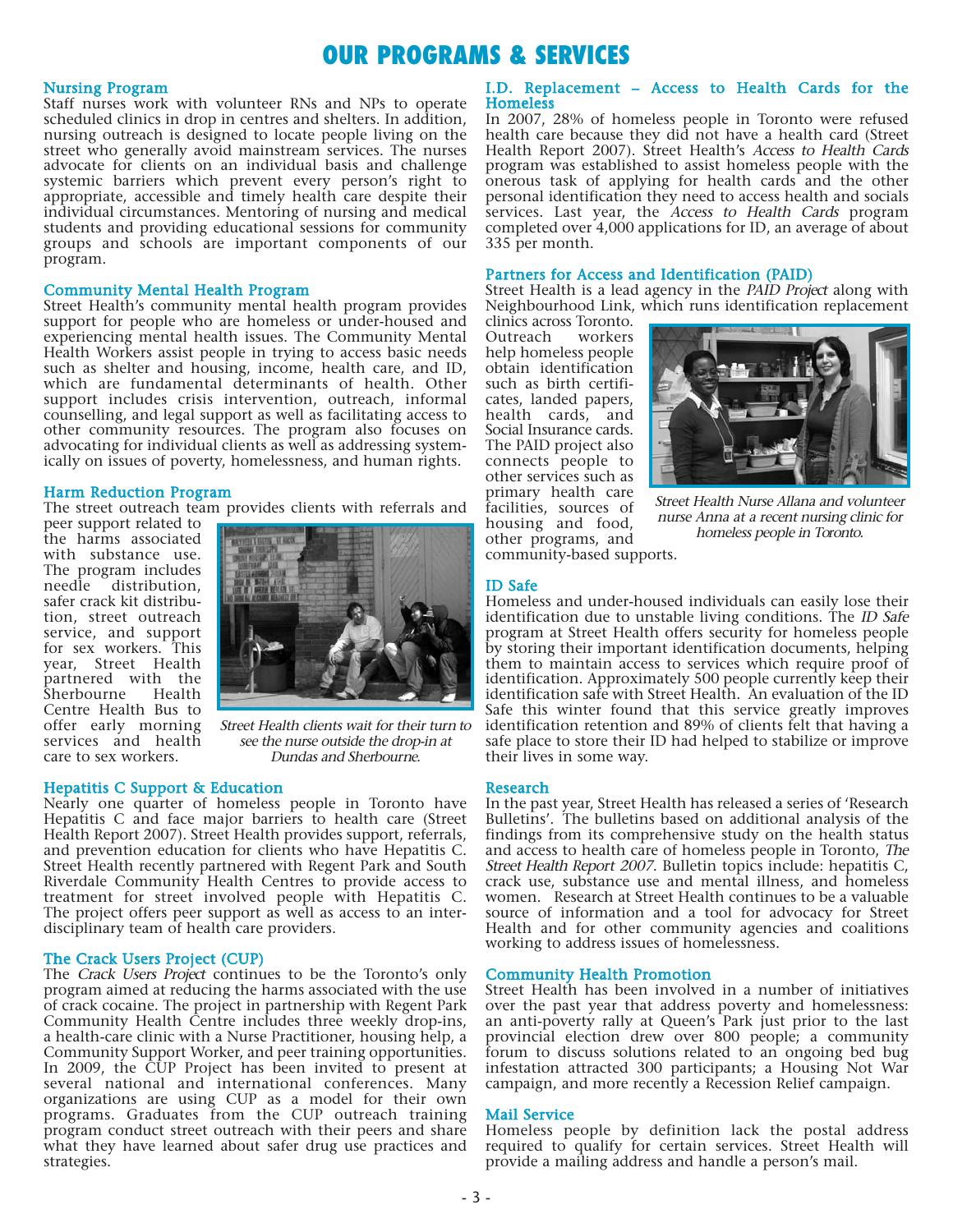## **STREET HEALTH NURSING STORIES**

One of the unique advantages of Street Health nursing is our ability to meaningfully connecting with clients. We are able to spend time listening to our clients express their concerns and share their goals - all in a non- judgmental, open and accepting manner. This not only gives us a glimpse into the lives of the people we serve, but it also serves as an opportunity for us to build a rapport and establish lasting relationships within the community. Through our work we strive to go beyond healing, by providing education, counseling and empowering individuals to make choices and decisions that will improve their physical and mental health and well being. Here are two stories from our nursing team.

#### **Steven**

Steven has been a long time visitor to the Street Health nursing clinic. He routinely has his blood pressure and blood sugar monitored, and receives therapeutics for his arthritis management. In 2007, the Street Health nurses helped Steven to negotiate and secure an improved housing situation. Recently, an astute staff member at Steven's housing unit noticed a sudden change in his behavior and contacted Allana, a Street Health nurse, to express her concern. Allana visited Steven along with another nurse from Street Health and found him in a state of delusion and appearing physically unwell. In consultation with his family doctor, they determined that Steven would best be served in a hospital where he could be further assessed and treated for this sudden alteration in mood and health.

Unfortunately, Steven was arrested on allegations of assault before he received the much needed medical attention. At this point, a long legal process began that was made more complex by Steven's on-going health needs and his precarious housing situation. Throughout the process, Steven was supported by the Street Health nurses, who secured him a lawyer, accompanied him to his regular court appearances, medical and housing appointments, and continued to assist him through various circumstances as they arose. Throughout all this, Allana has advocated strongly on his behalf, championed his rights and worked to promote his overall health and wellbeing. His health issues are currently being addressed and Steven is receiving the help and support he so badly needs.



### **Making a Donation to STREET HEALTH is now easier than ever!**

You can make a donation to STREET HEALTH through a secure online donation system. Go to CanadaHelps.org and type Street Health in "search".

OR…

Click on the "Donate Now" button on our website located at streethealth.ca, scroll down, and click on the CanadaHelps.org link. Exciting features include a monthly giving option or making your donation in honour or in memory of someone special. VISA and Master Card are accepted.

#### **Gordon**

Gordon is a soft-spoken, elderly gentleman who suffers from gradually worsening memory loss. He often attends Street Health nursing clinics and has come to trust the nurses implicitly. When he says, "I can talk to you", it usually means that in the time it takes for him to reach the clinic, he is still able to remember what he wants to tell us.

When Gordon arrived at clinic several months ago he was disoriented and greatly distressed. Gordon was unable to give his address and unable to name the street he lived on. He was also in severe pain and had poor vision. With Gordon's consent, Beth, a Street Health nurse, contacted his physician



Street Health nurse Jean-Claude provides medical care and a sympathetic ear to a client in need.

who was very glad to hear from her and asked that she bring Gordon for an appointment as soon as possible. Gordon had missed several appointments and his physician was very worried about him. Following this appointment and several tests, a brain scan showed the result of a fairly recent stroke which was likely the cause of his confusion and forgetfulness.

Today, Gordon's physician relies on Street Health to keep in touch with him and monitor Gordon's health. This presents a daily struggle because Gordon often forgets to take his medications and cannot read the dosage labels. Beth has been very creative in her attempt to solve this problem. She requested that the pharmacist place his daily doses into a "blister pack", which has made remembering to take his medication much easier. As a result, Gordon's blood pressure is the best it has been in a decade. He now has an established routine to attend nursing clinic for blood pressure checks, which have helped him to remain fairly well. He is still able to live by himself – cooking, shopping and appreciating his independence.

The trust between Gordon and Beth has enabled her to delicately suggest that he move into supportive housing; a suggestion that would have at an earlier point in their relationship, been met with anger and frustration. A move to supportive housing will likely be a lengthy process, but in the meantime Beth is arranging for further in-home support for Gordon through the Toronto Community Care Access Centre.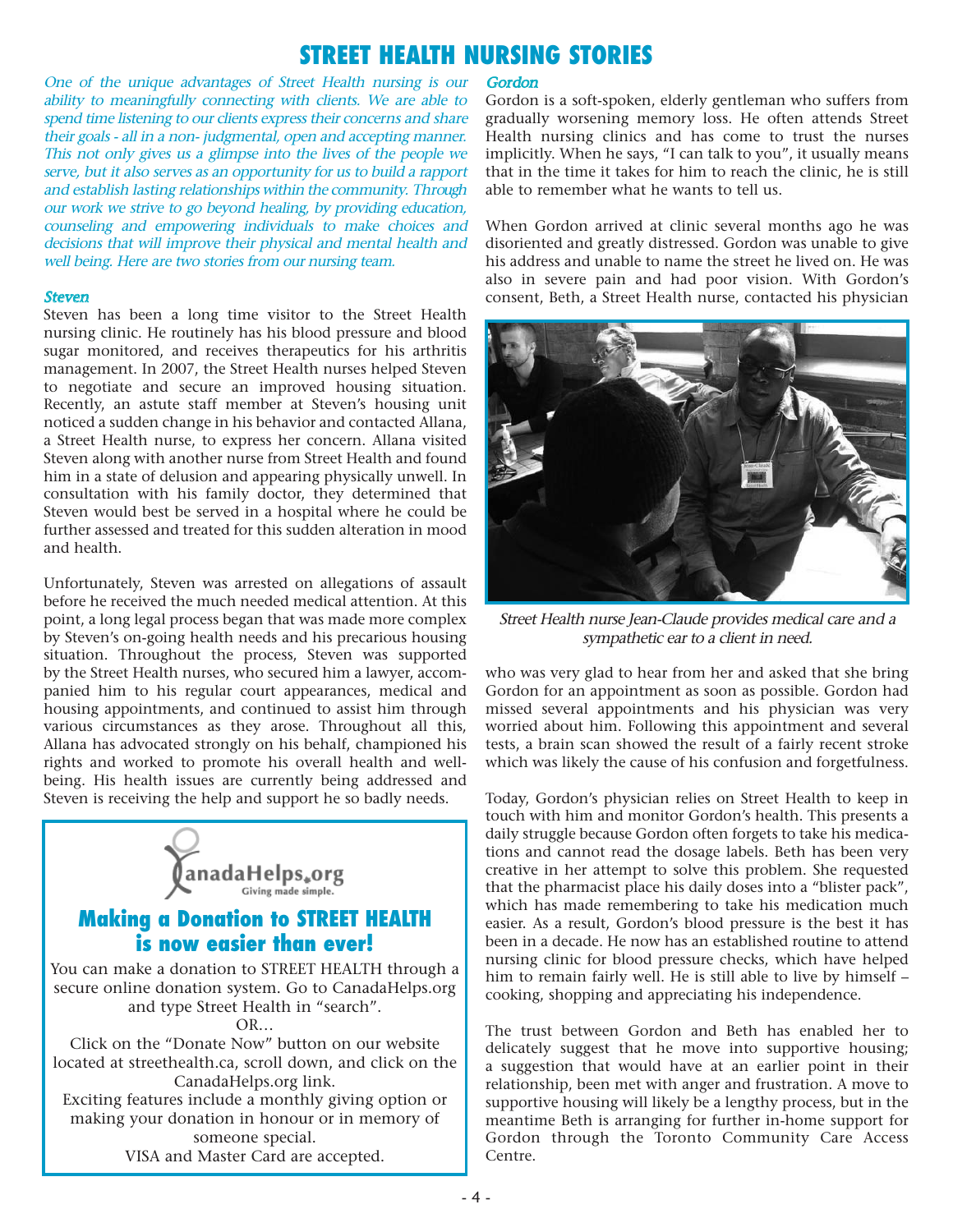## **Street Health Introduces Innovative Peer Project**

At Street Health, we recognize that the best way to develop innovative services for the homeless population of Toronto is through in-depth consultation with people in the community. The people we consult and work with are often living on the streets or using the shelter system, dealing with complex health and social issues, and may face significant barriers to accessing health care and other services. This process ensures that we are meeting the current and specific needs of our clients.

It was through this consultative process that the Health Information Project (HIP) was born. This innovative project began in August 2008 and was aimed at providing education to individuals who are homeless and using drugs by injection. National research projects have revealed that 70% of individuals who use drugs by injection in



HIP participants at a celebratory luncheon receive their graduation certificates.

the city of Toronto test positive for the Hepatitis C virus. HIP provided much needed disease prevention education and peerdriven activities that focused on mitigating the transmission of Hepatitis C, HIV/AIDS and other sexually transmitted infections. The membership of HIP included 10 individuals who were homeless and using drugs by injection, one Street Health staff member and one social work student. Weekly meetings with HIP participants were an opportunity to discuss the issues facing injection drug users as well as receive meaningful feedback. Some challenges that were identified as impeding one's ability to use

(Continued on page 6)

# **Fundraising 2008-2009**

In these uncertain economic times, it has become increasingly more difficult to secure charitable donations. However, 2008-2009 proved to be a successful year for Street Health's annual fundraising campaigns. We continued to strengthen existing relationships, fostered new funding opportunities, and increased overall participation in all our fundraising efforts. Development planning at Street Health allows our existing programs to flourish, makes possible new initiatives, and ensures long-term organizational growth. If you are interested in hearing more about our efforts, please contact us at (416) 921-8668 extension 229 or by email at info@streethealth.ca. On behalf of all of us at Street Health, thank you for answering our call for help!



## **Finance**

Street Health is a fiscally responsible organization. Each dollar is carefully accounted for to ensure that we are providing the highest level of support and services possible to our clients, as well as enables Street Health to be a sustainable organization. We have some stable core funding, however, donations and grants allow us to add new and innovative services for our homeless clients, while continuing to provide high quality care.